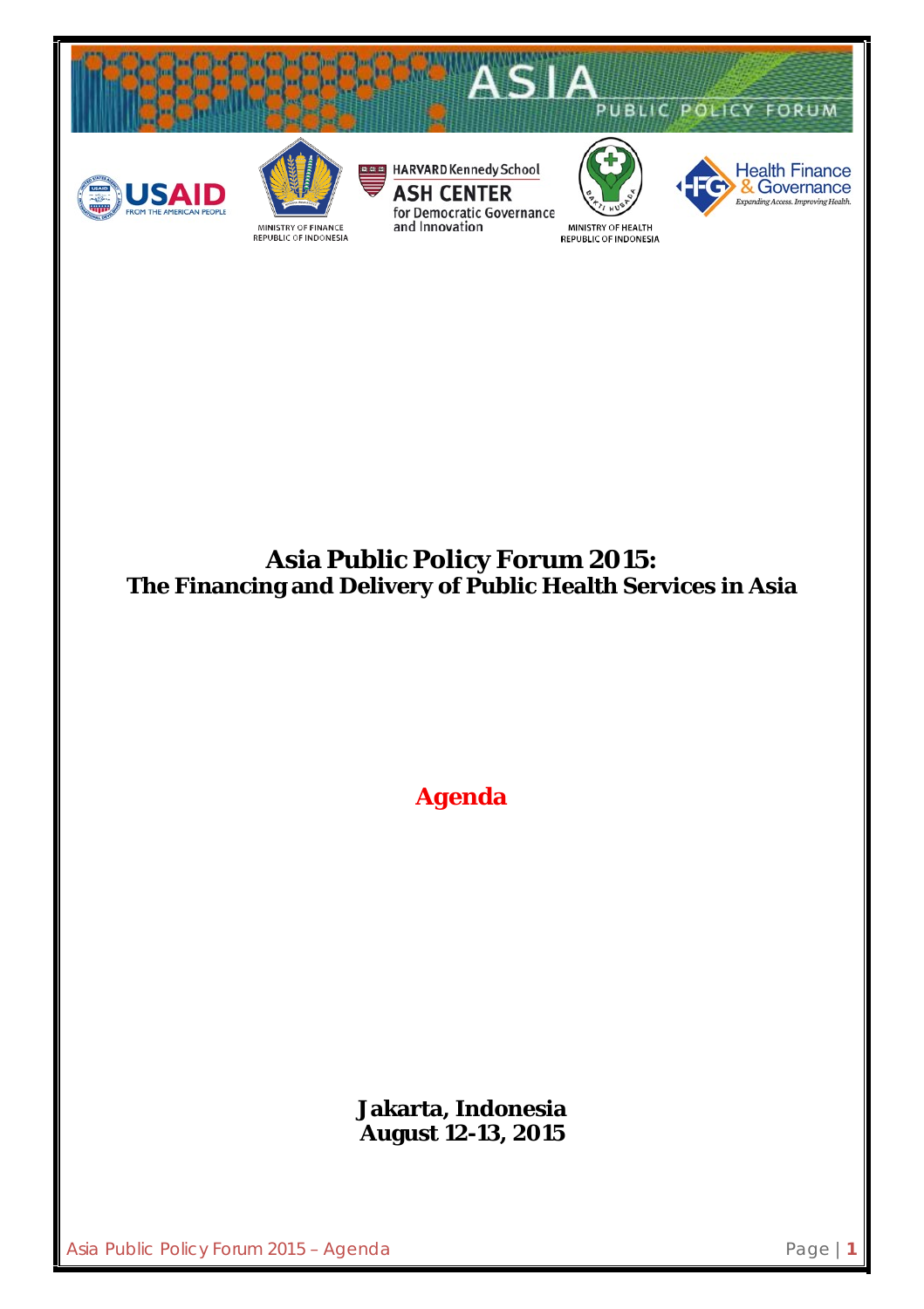## **Wednesday, August 12**

#### **Registration (8:00 – 8:45 a.m.)**

#### **Opening (8:45 – 9:15 a.m.)**

- **Introduction** 
	- Opening Remarks
		- o Prof. Anthony Saich, Director, Ash Center for Democratic Governance and Innovation, Harvard Kennedy School
		- o Mr. Andrew Sisson, Mission Director, United States Agency for International Development/Indonesia (USAID/Indonesia)
		- o H.E. Prof. Nila Moeloek, Minister of Health, Republic of Indonesia

#### **Session 1 (9:15 a.m. – 10:45 a.m.): The Financing of National Health Insurance**

- Speakers:
	- o Prof. Hasbullah Thabrany, Chair, Center for Health Economics and Policy Studies, University of Indonesia – 'Financing National Health Insurance"
	- o Prof. Mukul Asher, Lee Kuan Yew School of Public Policy at the National University of Singapore - "The Financing of National Health Insurance in India"
	- o Dr. Ramon Paterno, National Institutes of Health, University of the Philippines "The Financing of National Health Insurance in the Philippines"
- Moderator: Prof. Jay Rosengard, Faculty Chair, Harvard Kennedy School Indonesia Program

#### **Session 2 (11:00 a.m. – 12:30 p.m.): The Provision of Public Health Services at the Local Level**

- Speakers:
	- o Erzaldi Rosman, Bupati (District Head), Central Bangka District "Public Health Services and Decentralization in Indonesia"
	- o Sid Naing, Country Director, Myanmar Program, Marie Stopes International "Local Public Health Services in Myanmar"
- Moderator: Isa Rachmatarwata, Expert Staff of Financial Services and Capital Market Policy and Regulation, Ministry of Finance, Republic of Indonesia

# **Session 3 (2:00 p.m. – 3:30 p.m.): The Provision of Basic Health Care Services in Rural Areas**

- Speakers:
	- o Dr. Anuraj Shankar, Senior Research Scientist, Harvard School of Public Health "Maternal Nutrition and Early Childhood Development Interventions in Rural Indonesia"
	- o Nguyen Thi Mai Huong, Center for Community Health Research and Development "Rural Health Services in Vietnam"
	- o Dr. Udomsak Sangeow, Faculty of Medicine, Walailak University, "District Health System under Universal Health Coverage Policy in Thailand"
- Moderator: Prof. Laksono Trisnantoro, Director of Centre for Health Service Management, School of Medicine, Gadjah Mada University